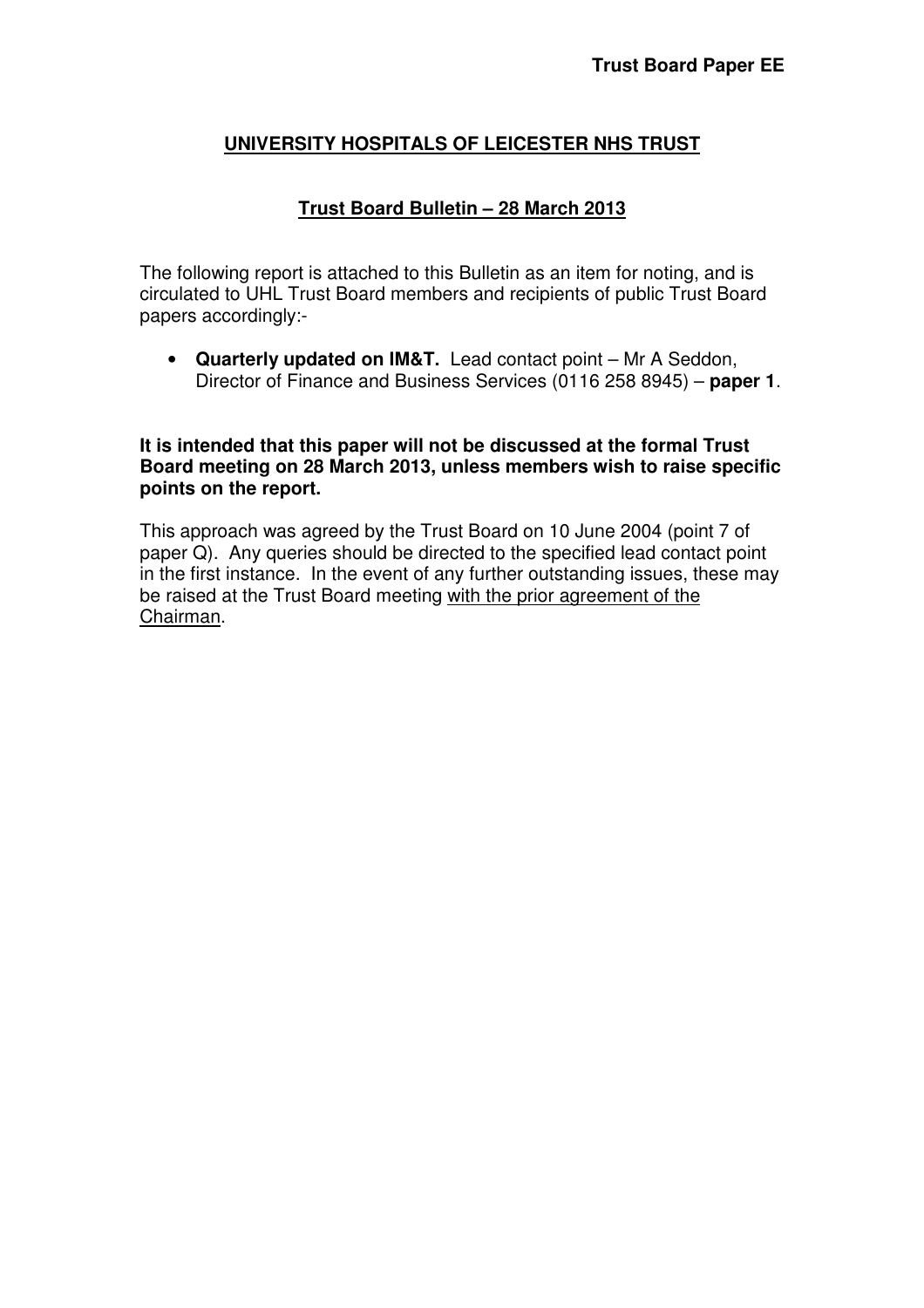

# **Trust Board Bulletin 28 March 2013 – Paper 1**

| To:      | <b>Trust Board</b>                      |
|----------|-----------------------------------------|
| From:    | Andrew Seddon - Director of Finance and |
|          | <b>Business Services</b>                |
| Date:    | <b>28 March 2013</b>                    |
| CQC reg: | All applicable                          |

| - Chief Information Officer<br><b>John Clarke</b><br>Author/<br><b>Andrew Seddon - Director of Finance &amp; Business Services</b><br><b>Responsible</b><br>Director:<br>Purpose of the report:<br>This paper summarises the activities for the IM&T Directorate over the last<br>quarter from 1 January 2013, including an update on the following:<br>Managed Business Partner procurement<br>$\bullet$<br>IT projects<br>$\bullet$<br>IT service delivery<br>$\bullet$<br>Other initiatives supported by IM&T<br>The report is provided to the Board for:<br>Decision<br><b>Discussion</b><br>X.<br>Assurance<br>Endorsement<br><b>Summary/Key points:</b><br>The MBP contract was effective from 7 January 2013. IBM and NTT are now fully<br>engaged in the infused management phase and developing the business cases<br>for the transformational projects. Two "service towers" have successfully passed<br>through the Gateway Review into the transition phase. Staff engagement on the<br>changes is ongoing.<br>A number of IT projects have been completed for this financial year including<br>supporting the implementation of the nerve centre (supporting the allocation of<br>clinical tasks to junior doctors out of hours).<br>The core IT services continues to make improvements against the service level<br>agreements and the implementation of self-service and e-mail options for call<br>logging.<br><b>Recommendations:</b><br>The Trust Board is asked to note:<br>Progress on the MBP project<br>The performance and delivery of services within the IM&T Directorate over<br>the last quarter<br>Previously considered at another corporate UHL Committee?<br>The full MBP business case was approved by: | Title: | <b>Quarterly update on IM&amp;T</b> |  |  |  |  |
|------------------------------------------------------------------------------------------------------------------------------------------------------------------------------------------------------------------------------------------------------------------------------------------------------------------------------------------------------------------------------------------------------------------------------------------------------------------------------------------------------------------------------------------------------------------------------------------------------------------------------------------------------------------------------------------------------------------------------------------------------------------------------------------------------------------------------------------------------------------------------------------------------------------------------------------------------------------------------------------------------------------------------------------------------------------------------------------------------------------------------------------------------------------------------------------------------------------------------------------------------------------------------------------------------------------------------------------------------------------------------------------------------------------------------------------------------------------------------------------------------------------------------------------------------------------------------------------------------------------------------------------------------------------------------------------------------------------------------------------|--------|-------------------------------------|--|--|--|--|
|                                                                                                                                                                                                                                                                                                                                                                                                                                                                                                                                                                                                                                                                                                                                                                                                                                                                                                                                                                                                                                                                                                                                                                                                                                                                                                                                                                                                                                                                                                                                                                                                                                                                                                                                          |        |                                     |  |  |  |  |
|                                                                                                                                                                                                                                                                                                                                                                                                                                                                                                                                                                                                                                                                                                                                                                                                                                                                                                                                                                                                                                                                                                                                                                                                                                                                                                                                                                                                                                                                                                                                                                                                                                                                                                                                          |        |                                     |  |  |  |  |
|                                                                                                                                                                                                                                                                                                                                                                                                                                                                                                                                                                                                                                                                                                                                                                                                                                                                                                                                                                                                                                                                                                                                                                                                                                                                                                                                                                                                                                                                                                                                                                                                                                                                                                                                          |        |                                     |  |  |  |  |
|                                                                                                                                                                                                                                                                                                                                                                                                                                                                                                                                                                                                                                                                                                                                                                                                                                                                                                                                                                                                                                                                                                                                                                                                                                                                                                                                                                                                                                                                                                                                                                                                                                                                                                                                          |        |                                     |  |  |  |  |
|                                                                                                                                                                                                                                                                                                                                                                                                                                                                                                                                                                                                                                                                                                                                                                                                                                                                                                                                                                                                                                                                                                                                                                                                                                                                                                                                                                                                                                                                                                                                                                                                                                                                                                                                          |        |                                     |  |  |  |  |
|                                                                                                                                                                                                                                                                                                                                                                                                                                                                                                                                                                                                                                                                                                                                                                                                                                                                                                                                                                                                                                                                                                                                                                                                                                                                                                                                                                                                                                                                                                                                                                                                                                                                                                                                          |        |                                     |  |  |  |  |
|                                                                                                                                                                                                                                                                                                                                                                                                                                                                                                                                                                                                                                                                                                                                                                                                                                                                                                                                                                                                                                                                                                                                                                                                                                                                                                                                                                                                                                                                                                                                                                                                                                                                                                                                          |        |                                     |  |  |  |  |
|                                                                                                                                                                                                                                                                                                                                                                                                                                                                                                                                                                                                                                                                                                                                                                                                                                                                                                                                                                                                                                                                                                                                                                                                                                                                                                                                                                                                                                                                                                                                                                                                                                                                                                                                          |        |                                     |  |  |  |  |
|                                                                                                                                                                                                                                                                                                                                                                                                                                                                                                                                                                                                                                                                                                                                                                                                                                                                                                                                                                                                                                                                                                                                                                                                                                                                                                                                                                                                                                                                                                                                                                                                                                                                                                                                          |        |                                     |  |  |  |  |
|                                                                                                                                                                                                                                                                                                                                                                                                                                                                                                                                                                                                                                                                                                                                                                                                                                                                                                                                                                                                                                                                                                                                                                                                                                                                                                                                                                                                                                                                                                                                                                                                                                                                                                                                          |        |                                     |  |  |  |  |
|                                                                                                                                                                                                                                                                                                                                                                                                                                                                                                                                                                                                                                                                                                                                                                                                                                                                                                                                                                                                                                                                                                                                                                                                                                                                                                                                                                                                                                                                                                                                                                                                                                                                                                                                          |        |                                     |  |  |  |  |
|                                                                                                                                                                                                                                                                                                                                                                                                                                                                                                                                                                                                                                                                                                                                                                                                                                                                                                                                                                                                                                                                                                                                                                                                                                                                                                                                                                                                                                                                                                                                                                                                                                                                                                                                          |        |                                     |  |  |  |  |
|                                                                                                                                                                                                                                                                                                                                                                                                                                                                                                                                                                                                                                                                                                                                                                                                                                                                                                                                                                                                                                                                                                                                                                                                                                                                                                                                                                                                                                                                                                                                                                                                                                                                                                                                          |        |                                     |  |  |  |  |
|                                                                                                                                                                                                                                                                                                                                                                                                                                                                                                                                                                                                                                                                                                                                                                                                                                                                                                                                                                                                                                                                                                                                                                                                                                                                                                                                                                                                                                                                                                                                                                                                                                                                                                                                          |        |                                     |  |  |  |  |
|                                                                                                                                                                                                                                                                                                                                                                                                                                                                                                                                                                                                                                                                                                                                                                                                                                                                                                                                                                                                                                                                                                                                                                                                                                                                                                                                                                                                                                                                                                                                                                                                                                                                                                                                          |        |                                     |  |  |  |  |
|                                                                                                                                                                                                                                                                                                                                                                                                                                                                                                                                                                                                                                                                                                                                                                                                                                                                                                                                                                                                                                                                                                                                                                                                                                                                                                                                                                                                                                                                                                                                                                                                                                                                                                                                          |        |                                     |  |  |  |  |
|                                                                                                                                                                                                                                                                                                                                                                                                                                                                                                                                                                                                                                                                                                                                                                                                                                                                                                                                                                                                                                                                                                                                                                                                                                                                                                                                                                                                                                                                                                                                                                                                                                                                                                                                          |        |                                     |  |  |  |  |
|                                                                                                                                                                                                                                                                                                                                                                                                                                                                                                                                                                                                                                                                                                                                                                                                                                                                                                                                                                                                                                                                                                                                                                                                                                                                                                                                                                                                                                                                                                                                                                                                                                                                                                                                          |        |                                     |  |  |  |  |
|                                                                                                                                                                                                                                                                                                                                                                                                                                                                                                                                                                                                                                                                                                                                                                                                                                                                                                                                                                                                                                                                                                                                                                                                                                                                                                                                                                                                                                                                                                                                                                                                                                                                                                                                          |        |                                     |  |  |  |  |
|                                                                                                                                                                                                                                                                                                                                                                                                                                                                                                                                                                                                                                                                                                                                                                                                                                                                                                                                                                                                                                                                                                                                                                                                                                                                                                                                                                                                                                                                                                                                                                                                                                                                                                                                          |        |                                     |  |  |  |  |
|                                                                                                                                                                                                                                                                                                                                                                                                                                                                                                                                                                                                                                                                                                                                                                                                                                                                                                                                                                                                                                                                                                                                                                                                                                                                                                                                                                                                                                                                                                                                                                                                                                                                                                                                          |        |                                     |  |  |  |  |
|                                                                                                                                                                                                                                                                                                                                                                                                                                                                                                                                                                                                                                                                                                                                                                                                                                                                                                                                                                                                                                                                                                                                                                                                                                                                                                                                                                                                                                                                                                                                                                                                                                                                                                                                          |        |                                     |  |  |  |  |
| The Commercial Executive on 14 November 2012                                                                                                                                                                                                                                                                                                                                                                                                                                                                                                                                                                                                                                                                                                                                                                                                                                                                                                                                                                                                                                                                                                                                                                                                                                                                                                                                                                                                                                                                                                                                                                                                                                                                                             |        |                                     |  |  |  |  |
| The Finance and Performance Committee on 28 November 2012                                                                                                                                                                                                                                                                                                                                                                                                                                                                                                                                                                                                                                                                                                                                                                                                                                                                                                                                                                                                                                                                                                                                                                                                                                                                                                                                                                                                                                                                                                                                                                                                                                                                                |        |                                     |  |  |  |  |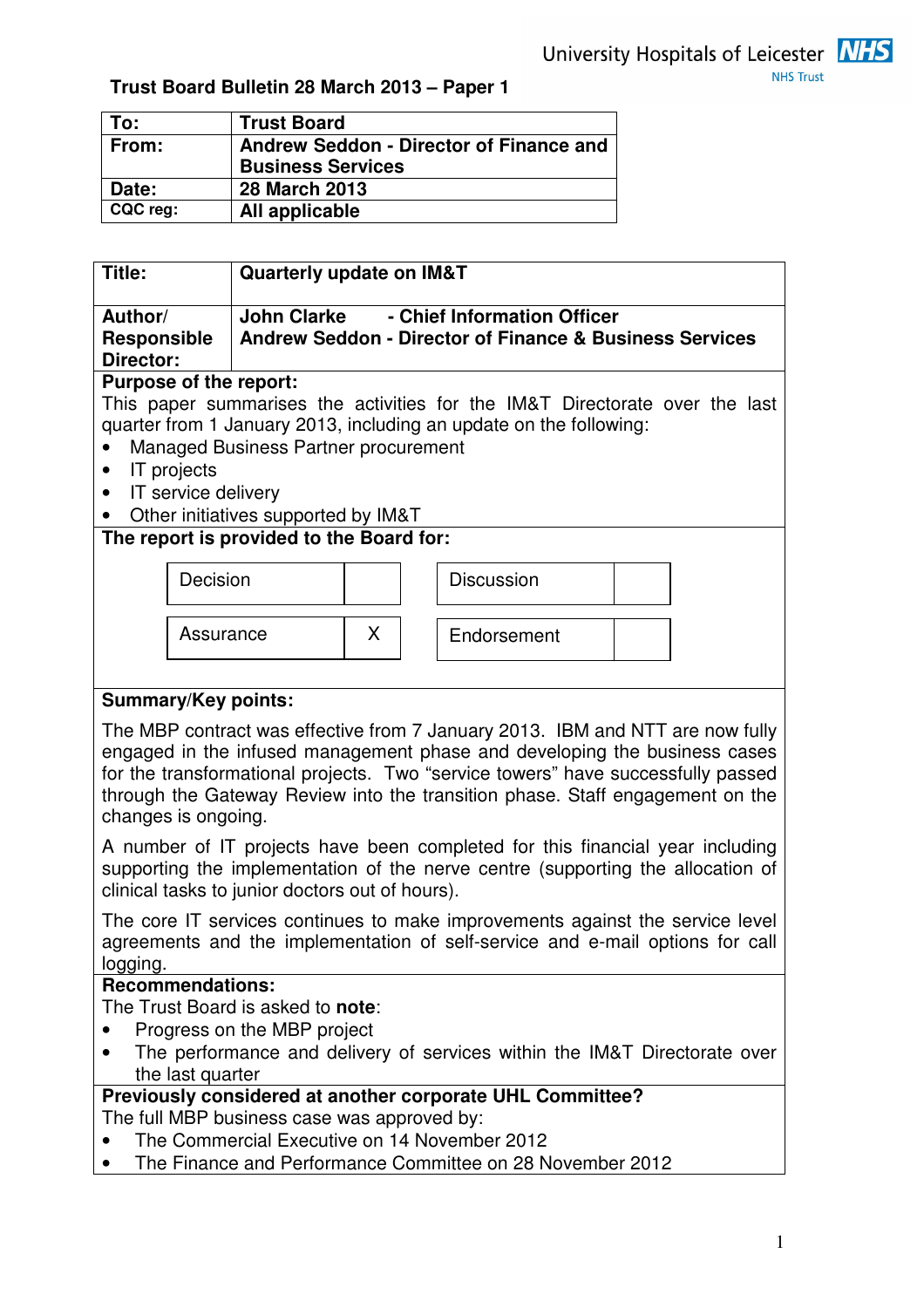# **Trust Board Bulletin 28 March 2013 – Paper 1**

• The Trust Board on 29 November 2012 (subject to financial scrutiny and the Department of Health Gateway Review)

| <b>Strategic Risk Register:</b>                           | Performance KPIs year to date:                                             |  |  |  |  |  |
|-----------------------------------------------------------|----------------------------------------------------------------------------|--|--|--|--|--|
| N/A                                                       | N/A                                                                        |  |  |  |  |  |
| Resource implications (e.g. Financial, HR):               |                                                                            |  |  |  |  |  |
|                                                           | Ensuring the retained organisation and governance arrangements are fit for |  |  |  |  |  |
| purpose                                                   |                                                                            |  |  |  |  |  |
| <b>Assurance implications:</b>                            |                                                                            |  |  |  |  |  |
| N/A                                                       |                                                                            |  |  |  |  |  |
| <b>Patient and Public Involvement (PPI) implications:</b> |                                                                            |  |  |  |  |  |
| Not at this stage                                         |                                                                            |  |  |  |  |  |
| <b>Equality impact:</b>                                   |                                                                            |  |  |  |  |  |
| Low                                                       |                                                                            |  |  |  |  |  |
| Information exempt from disclosure:                       |                                                                            |  |  |  |  |  |
| Commercial and confidential                               |                                                                            |  |  |  |  |  |
| <b>Requirement for further review:</b>                    |                                                                            |  |  |  |  |  |
| No                                                        |                                                                            |  |  |  |  |  |

**John Clarke Chief Information Officer** 

**Andrew Seddon Director of Finance and Business Services** 

**22 March 2013**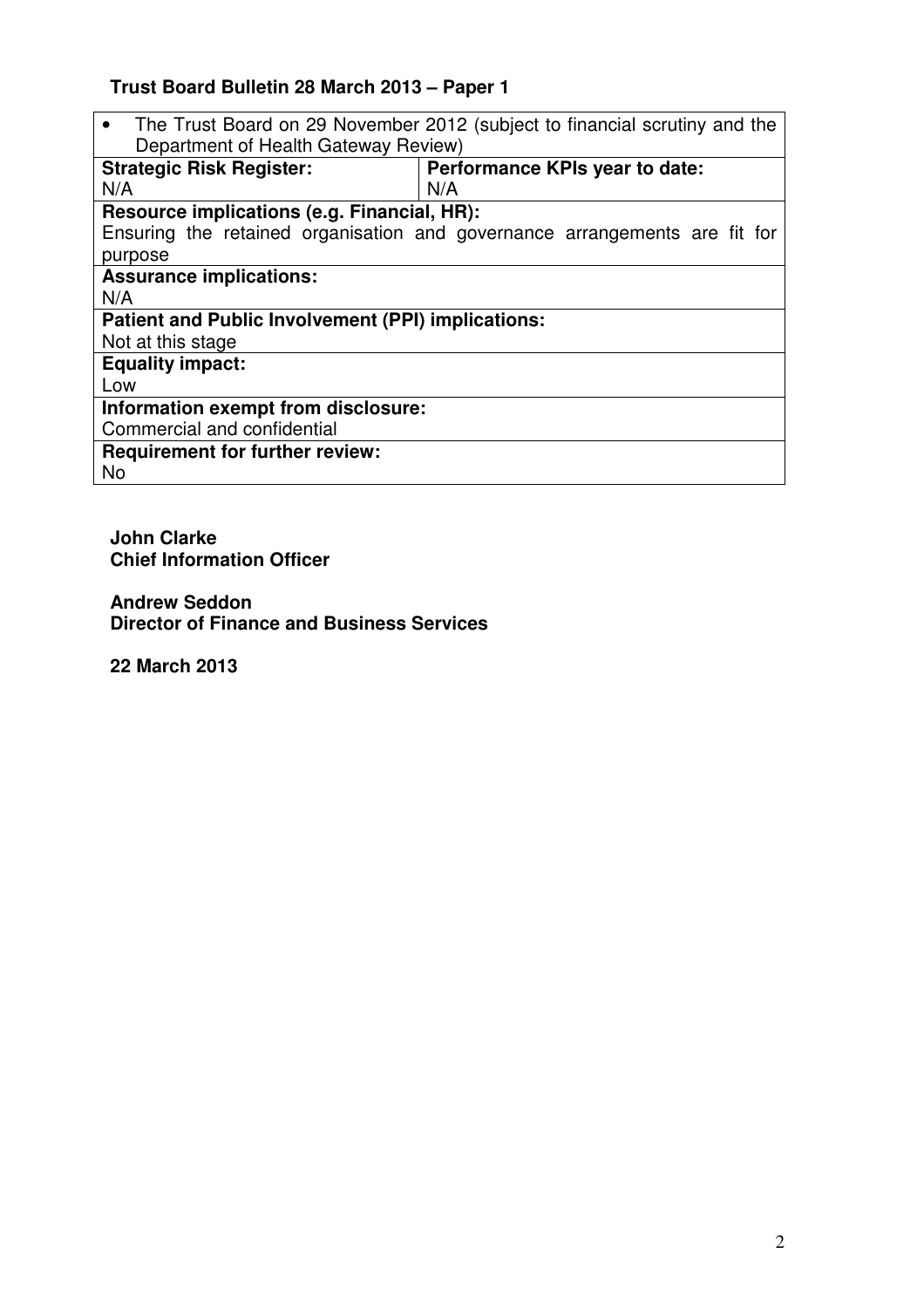# **UNIVERSITY HOSPITALS OF LEICESTER NHS TRUST**

**REPORT TO: TRUST BOARD** 

**DATE: 28 MARCH 2013** 

**REPORT FROM: JOHN CLARKE - CHIEF INFORMATION OFFICER ANDREW SEDDON - DIRECTOR OF FINANCE AND BUSINESS SERVICES** 

 $\overline{\phantom{a}}$  , and the contribution of the contribution of the contribution of the contribution of the contribution of the contribution of the contribution of the contribution of the contribution of the contribution of the

**SUBJECT: QUARTERLY UPDATE ON IM&T** 

### **1.0 INTRODUCTION**

- 1.1. This paper summarises the activities for the IM&T Directorate over the last quarter from 1 January 2013. This includes an update on the following:
	- Managed Business Partner procurement
	- IT projects
	- IT service delivery
	- Other initiatives supported by IM&T

#### **2.0 MANAGED BUSINESS PARTNER PROCUREMENT**

- 2.1 The MBP contract with IBM was signed on 21 December 2012 with an effective date of 7 January 2013 for 10 years to deliver the IT services and commence the business cases for the transformational projects leading, inter alia, to the implementation of an electronic patient record (EPR).
- 2.2 The project has now moved from the procurement phase into the delivery phase. The procurement phase has been formally closed by the MBP Project Board on 7 February 2013 and outstanding tasks have been transferred to one of the following sub-boards:
	- IT Core Services
	- Transformational Projects
	- Commercial

The sub-boards will report to an overall Joint Governance Board with representatives from UHL and IBM.

- 2.3 As part of the transfer of services to IBM and their sub-contractor NTT DATA, there will be three key phases:
	- • **Infused management** IBM management work alongside our teams to understand the service and complete due diligence
	- • **Transition** IBM management start knowledge transfer and design of the 'to be model'
	- • **Transfer to operation** staff transfer to IBM or NTT DATA under TUPE arrangements
- 2.4 The transfer of services will take place from 1 August 2013 in four tranches up to 1 July 2014 as described in the service tower diagram below: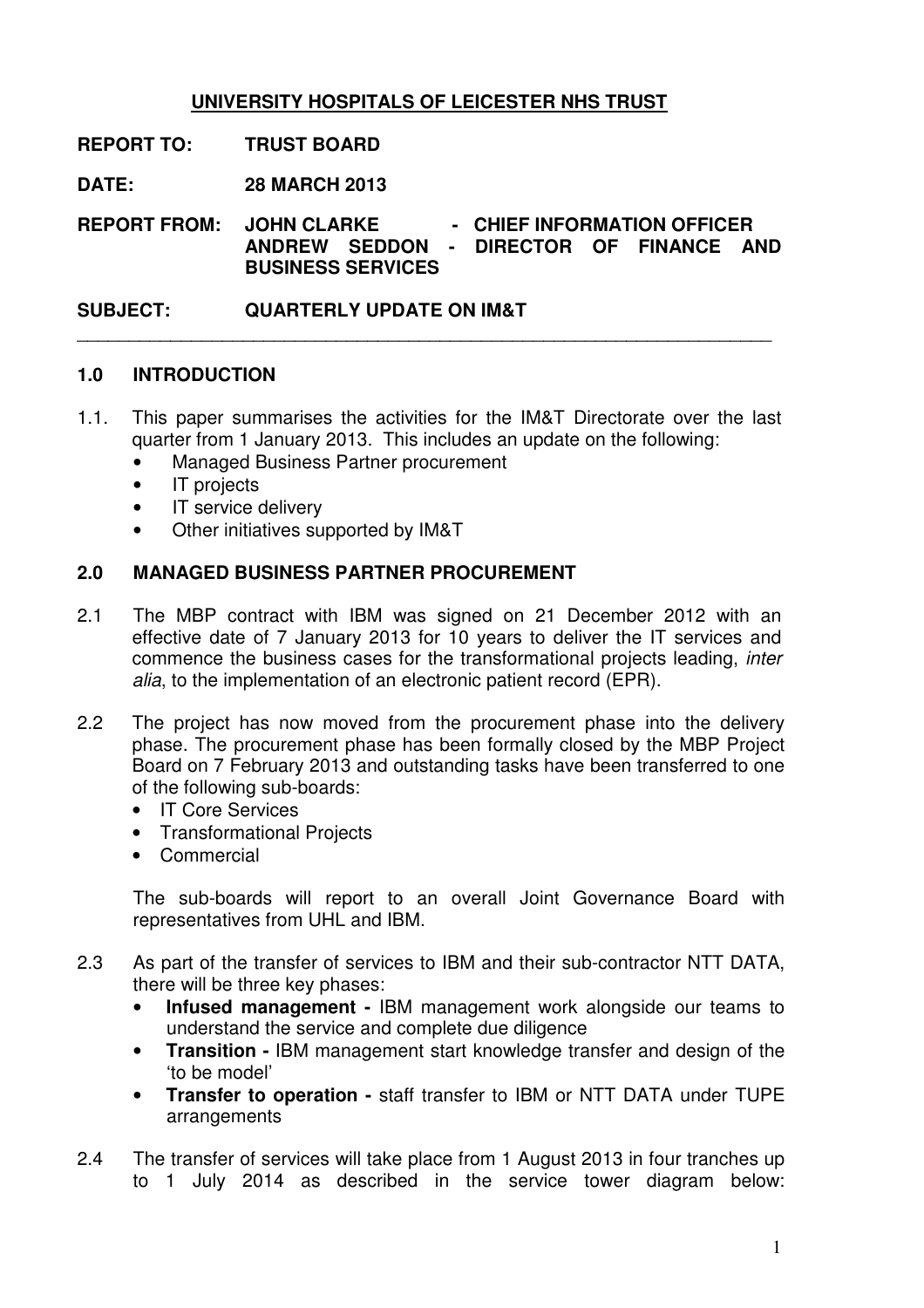| Mar   Apr  <br>Nov Dec Jan Feb<br>M10 M11 M12 M1<br><u>රූ</u>                                                       | M2 IM3 IM4 IM5 | 2014 | M6   M7   M8 | May  Jun  Jul  Aug  Sep | M9 M10 M11 M11<br>$\geq$<br><u>ප</u><br>Year <sub>2</sub> |
|---------------------------------------------------------------------------------------------------------------------|----------------|------|--------------|-------------------------|-----------------------------------------------------------|
| Jun   Jul   Aug   Sep<br>M6   M7   M8   M9<br>2013<br>Year <sup>-</sup><br>May  <br>IM4 IM5<br>ă<br>្ត្<br><u>ត</u> |                |      |              |                         |                                                           |
|                                                                                                                     |                |      |              |                         |                                                           |
|                                                                                                                     |                |      |              |                         |                                                           |
|                                                                                                                     |                |      |              |                         |                                                           |
|                                                                                                                     |                |      |              |                         |                                                           |
|                                                                                                                     |                |      |              |                         |                                                           |
|                                                                                                                     |                |      |              |                         |                                                           |
|                                                                                                                     |                |      |              |                         |                                                           |
|                                                                                                                     |                |      |              |                         |                                                           |
|                                                                                                                     |                |      |              |                         |                                                           |
|                                                                                                                     |                |      |              |                         |                                                           |
|                                                                                                                     |                |      |              |                         |                                                           |
|                                                                                                                     |                |      |              |                         |                                                           |
|                                                                                                                     |                |      |              |                         |                                                           |

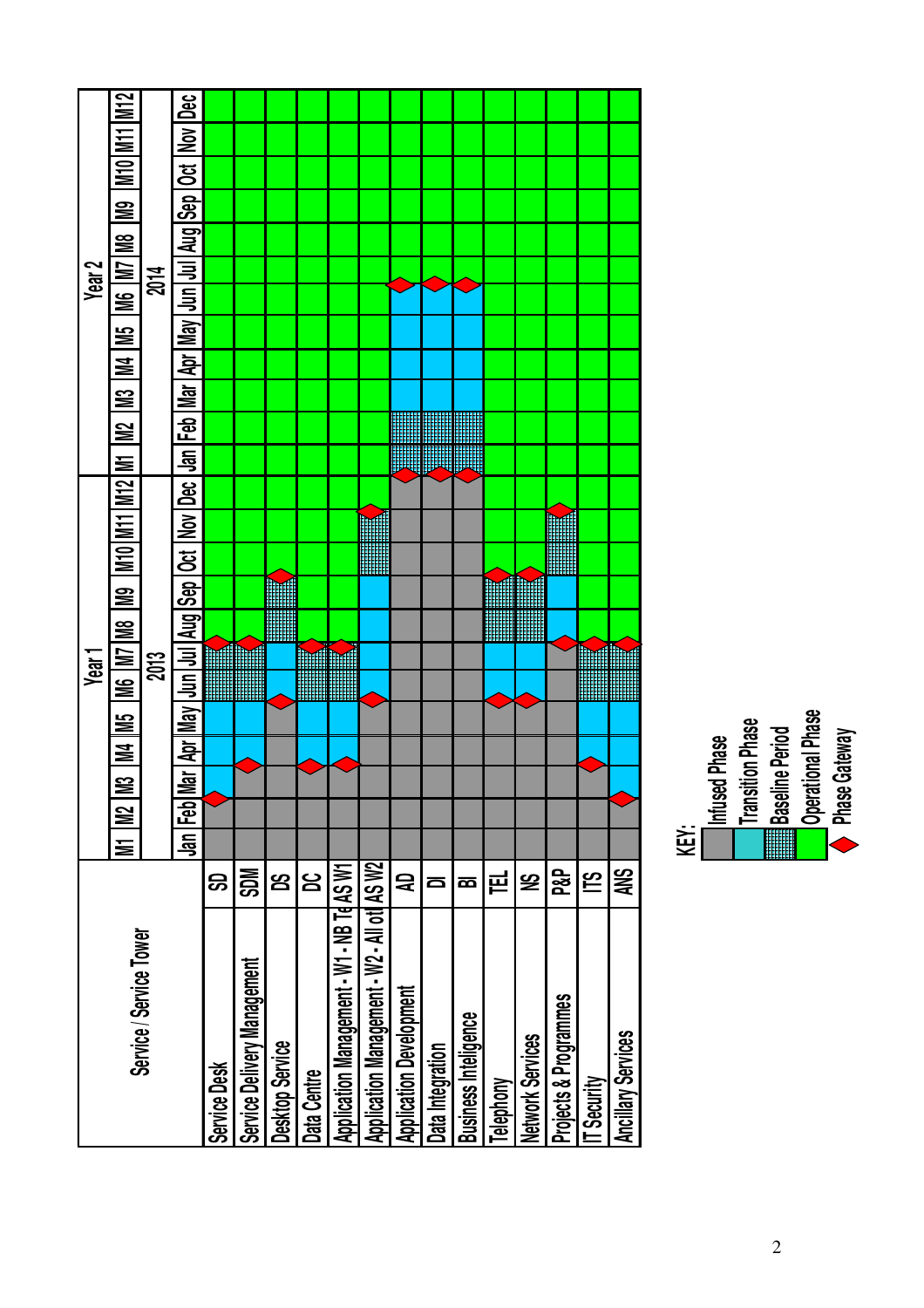- 2.5 Two of the service towers, including the Service Desk, have successfully passed through the Gateway Review from the infused to transition phase. A further four are due to go through their Gateway at the end of March 2013.
- 2.6 Staff consultation will commence 90 days prior to the TUPE transfer so the first tranche will commence at the beginning of May 2013. In advance of these 1:1 consultations, there will be a general consultative process so all staff are aware of the general principles of the TUPE arrangements. Regular meetings between management, staff side and HR are taking place to agree the content of the consultation meetings.
- 2.7 The transformation projects commenced the development of the business cases in January 2013. Completed cases are due to be presented to the Joint Governance Board in April 2013. The timescales for the projects are outlined in the diagram below:



- 2.8 The transformation projects are supported by stakeholder engagement and communication plans. This has been key to determining the requirements and benefits for each of the business cases and is running in parallel to the development of the cases. The stakeholders are all supportive of the initiatives such that managing expectations will be a challenge.
- 2.9 The retained structure supporting the MBP is currently out for recruitment through an Expressions of Interest process which is expected to be completed by the end of March 2013. The structure for the retained structure is described below: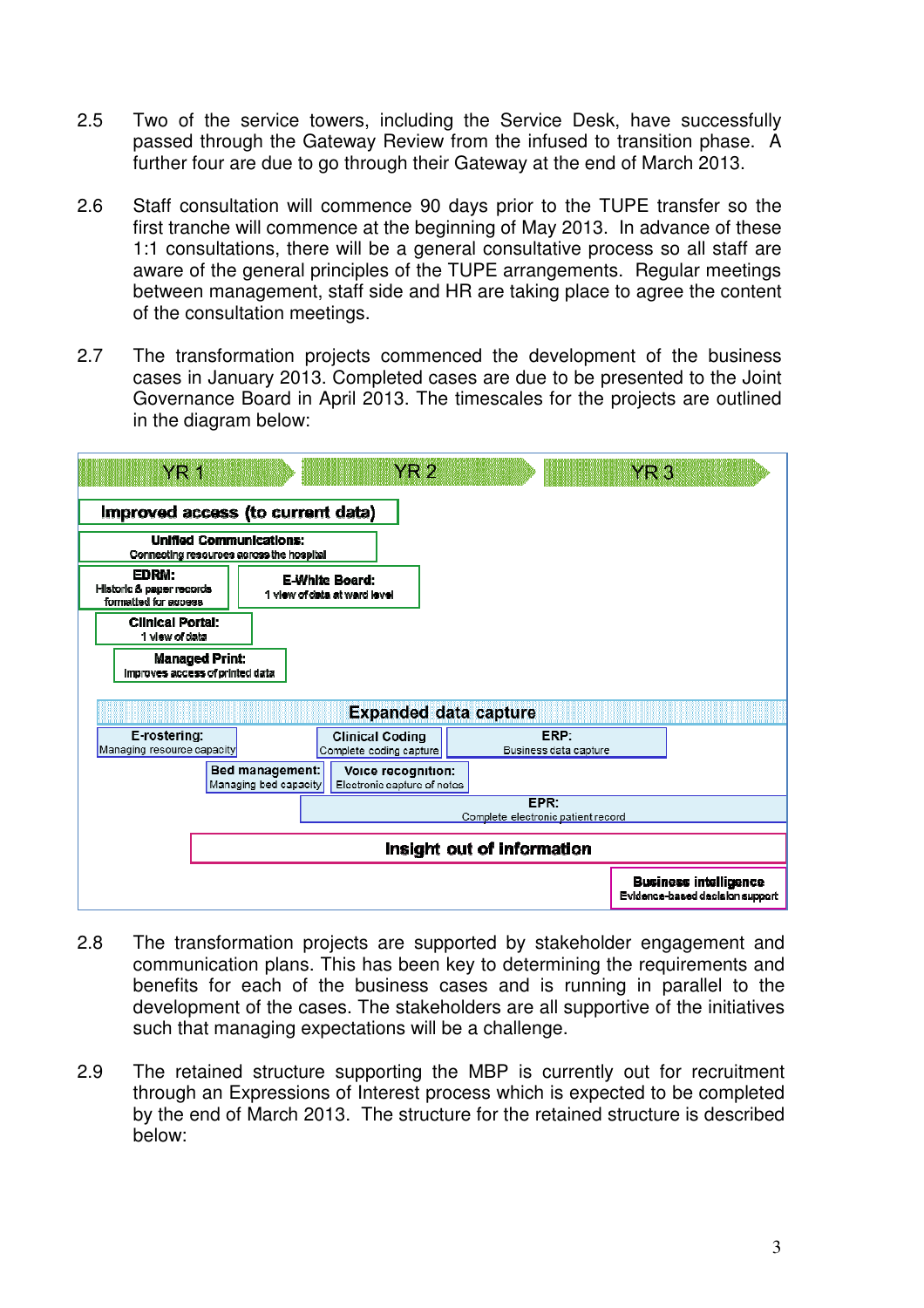

## **3.0 IT PROJECTS**

- 3.1 The following IT projects were delivered in the last quarter:
	- ICE pathology and imaging order comms in the Emergency Department
	- Improved mobile communications in the Emergency Department
	- Nerve Centre supporting the allocation of clinical tasks to junior doctors out of hours
	- Business Case approval for the replacement of the Cardiac PACS. Go live is expected to take place in the summer 2013

## **4.0 CUSTOMER SERVICES AND OPERATIONS**

- 4.1 The number of calls received by the Service Desk over the last quarter was 11,400. Off these calls, 21.4% have been logged through the self-service portal and 21.1% by e-mail.
- 4.2 The majority of calls across the 5 priority levels are meeting the SLA target times.

|                 | $Jan-13$ | Feb-13 | Mar-13 |
|-----------------|----------|--------|--------|
| <b>Resolved</b> | 4713     | 4244   | 2653   |
| Logged          | 4604     | 4160   | 2632   |

#### **Summary of Incidents Resolved within SLA**